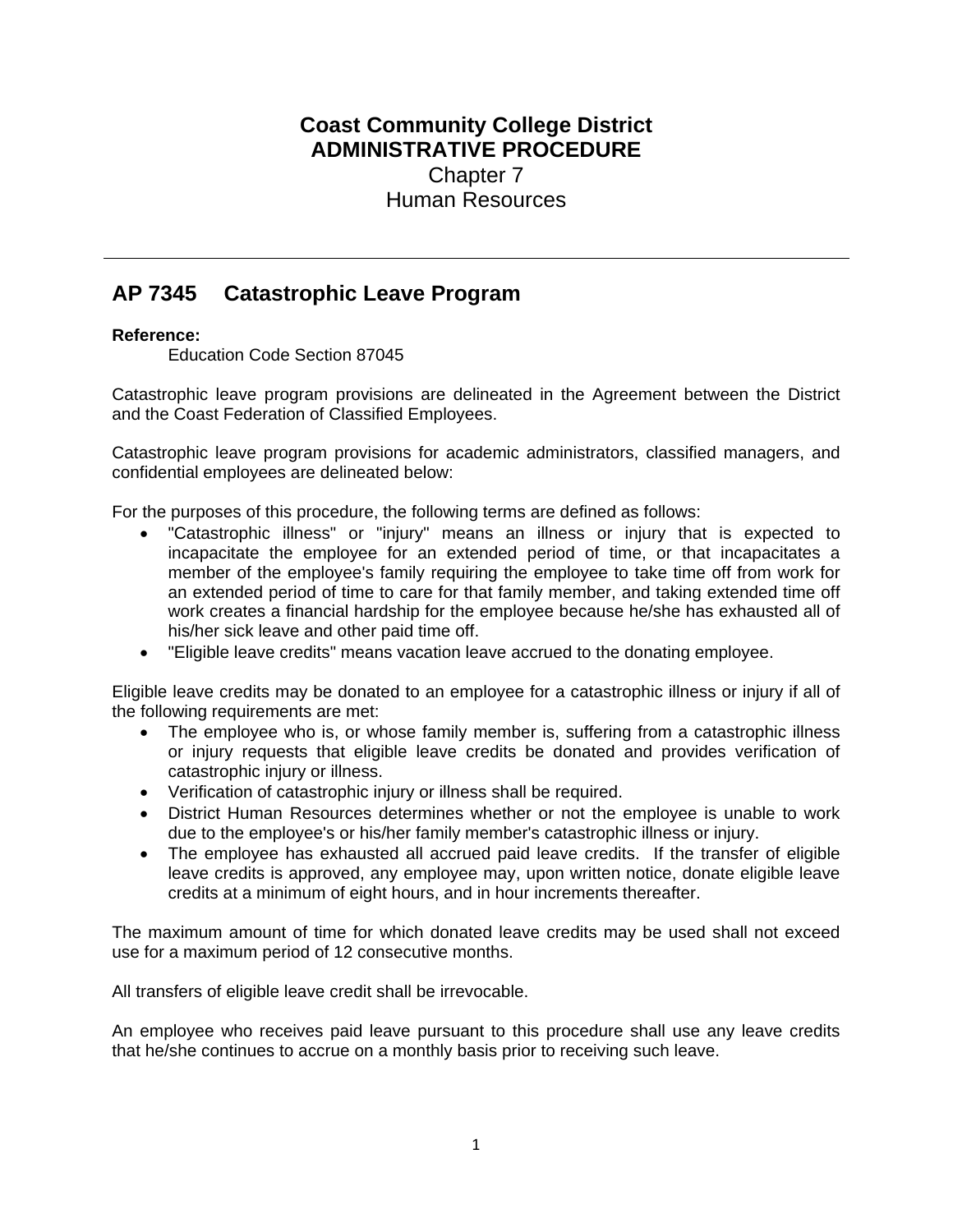#### **Catastrophic Leave-Sharing Program for Managers and Confidential Employees**

The District's Catastrophic Leave Program gives confidential employees and managers a chance to support their colleagues who are facing a qualified personal crisis, whether their own or that of an immediate family member. The program allows managers and confidential employees to provide assistance in the form of donated vacation leave. While the program establishes a mechanism for leave transfers, participation is entirely voluntary.

#### **Catastrophic Illness or Injury Defined**

Catastrophic illness or injury means an illness or injury that has been diagnosed, by a physician licensed to practice within the scope of his/her license, as life-threatening and expected to incapacitate the manager or confidential employee for an extended period of time, or that is lifethreatening and incapacitates a member of the manager's or confidential employee's immediate family in instances, requiring the manager or confidential employee to take time off from work for an extended period of time. In qualified instances relative to care for the family member, this leave would be used when taking extended time off from work creates a financial hardship for the manager or confidential employee because he/she has exhausted all his/her allotted sick leave for such purposes and other paid leave options such as use of accrued vacation time. Immediate family members are defined in the proposal to include only: the manager's or confidential employee's spouse or registered domestic partner, children (under age 26, unmarried, and dependent on the manager for at least 51 percent of his/her support or legal dependents), and parents.

The donating manager or confidential employee must:

- be a manager or confidential employee of the District.
- have accrued sufficient vacation leave to cover the donation (leave may not be donated prior to accrual).

The Receiving manager or confidential employee must:

- be a manager or confidential employee of the District.
- have exhausted all paid leave earned pursuant to the applicable personnel policies covering vacation, sick leave, and compensatory time off.
- not be currently receiving benefits from other disability compensation (short-term disability, long-term disability, workers' compensation).

# **Nature of Donations**

Donations must:

- be of accrued leave credits;
- be anonymous;
- be entirely voluntary;
- be a minimum of eight hours (1 day) or more of the donor's accrued vacation leave.
- Not deplete a manager's or confidential employee's accrued vacation leave credits.

#### **Establishing the Bank and Collection Deposits**

- There will be an initial call from the District Human Resources with the assistance of the management association and confidential employees for donations to establish the bank.
- There will be subsequent regular and periodic calls for donations from CDMA managers and confidential employees.
- There will be calls for donations when the bank balance falls below 1,200 hours.
- Donations from those eligible to donate will be accepted at any time.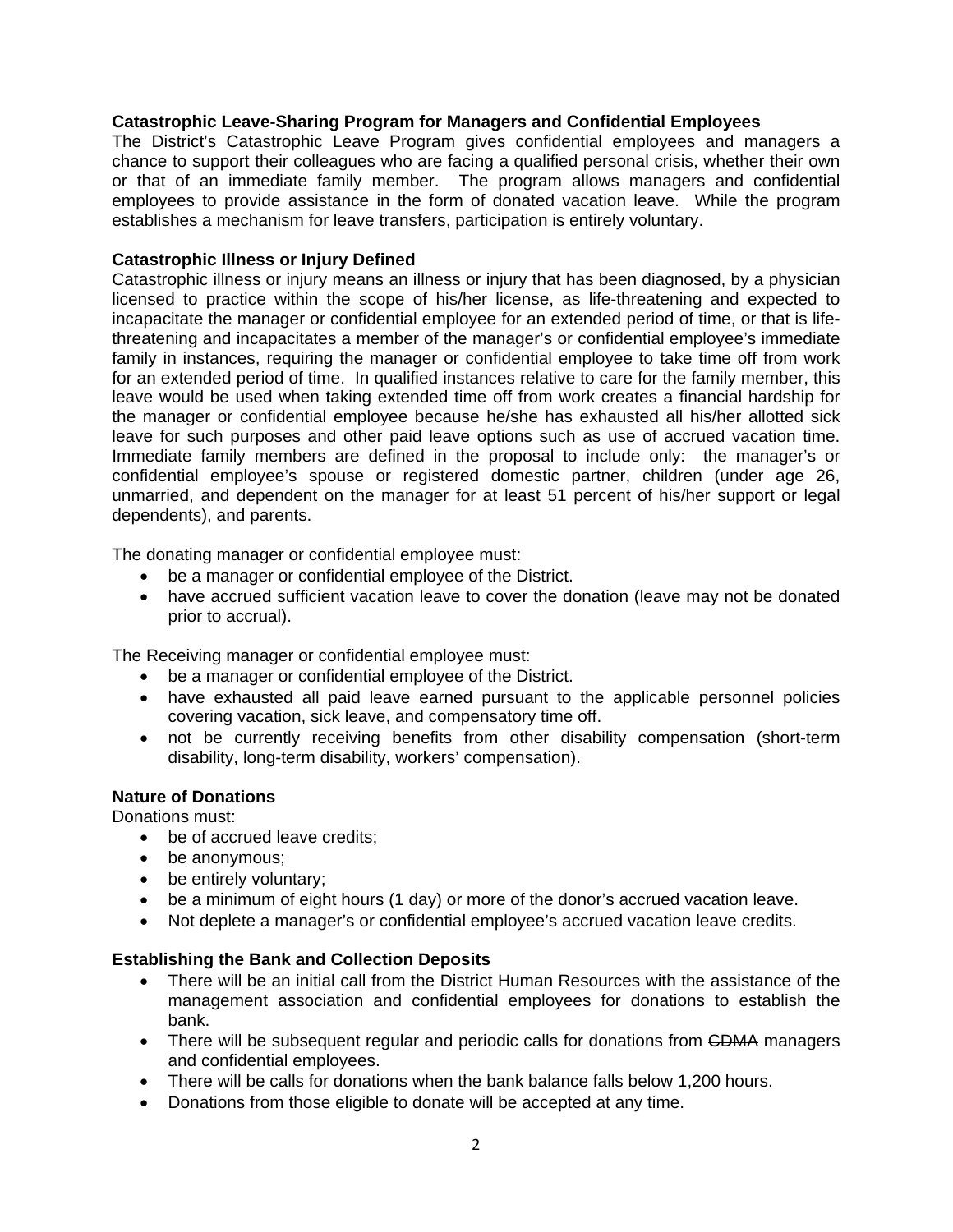#### **Review and Oversight**

- Applications for Catastrophic Leave will be reviewed by a Catastrophic Leave Committee of three employees appointed by the management association or the confidential employees group and District's Manager of Benefits as well as the Chief Human Resources Officer or his/her designee.
- The Catastrophic Leave Committee will recommend approval or denial of catastrophic leave.
- To safeguard privacy, neither the name of the individual requesting the time nor the diagnosis will be shared with the full Catastrophic Leave Committee. The District's Manager of Benefits will receive the applications and doctor's verification and will present the relevant facts to the full Catastrophic Leave Committee for review and approval/denial.

#### **Catastrophic Leave Processes**

The requesting employee must submit a written request for Catastrophic Leave to District Human Resources for the employee's own medically-certified "serious, life threatening health condition" or the medically certified "serious, life threatening health condition" of the employee's immediate family. The application must be accompanied by a physician's statement that documents that a serious, life threatening illness/injury exists and estimates the duration of the illness/injury. The applicant must not be currently receiving benefits from other disability compensation (short-term disability, long-term disability, workers compensation).

#### **Length of Leave**

The Catastrophic Leave Committee will approve allotments which will be minimally 10 working days (80 hours) and not to exceed 20 working days (160 hours), pending additional review and not less than 8 hours at a time.

A new request must be submitted to the Catastrophic Leave Committee for hours in excess of 20 working days (160 hours). Continuation of catastrophic leaves must have an updated doctors' report.

#### **Processing of Leave Donation**

A completed donation form must be signed by the donor and submitted to District Human Resources. Initial donations to the Catastrophic Leave bank must be greater than or equal to eight hours (1 day). Once leave is donated, it becomes the property of the bank until the Catastrophic Leave Committee authorizes its allocation to an applicant. Donation is completely voluntary. Employees are cautioned to consider their own present and future needs when determining how many hours to donate.

Time is transferred on an hour for hour basis without regard to the salary of either the donor or the recipient.

#### **Termination of Catastrophic Leave**

- The recipient receives any type of disability pay (short-term disability, long-term disability, workers' compensation).
- The recipient terminates employment with the District.
- The need no longer exists (based on physician's recommendation).